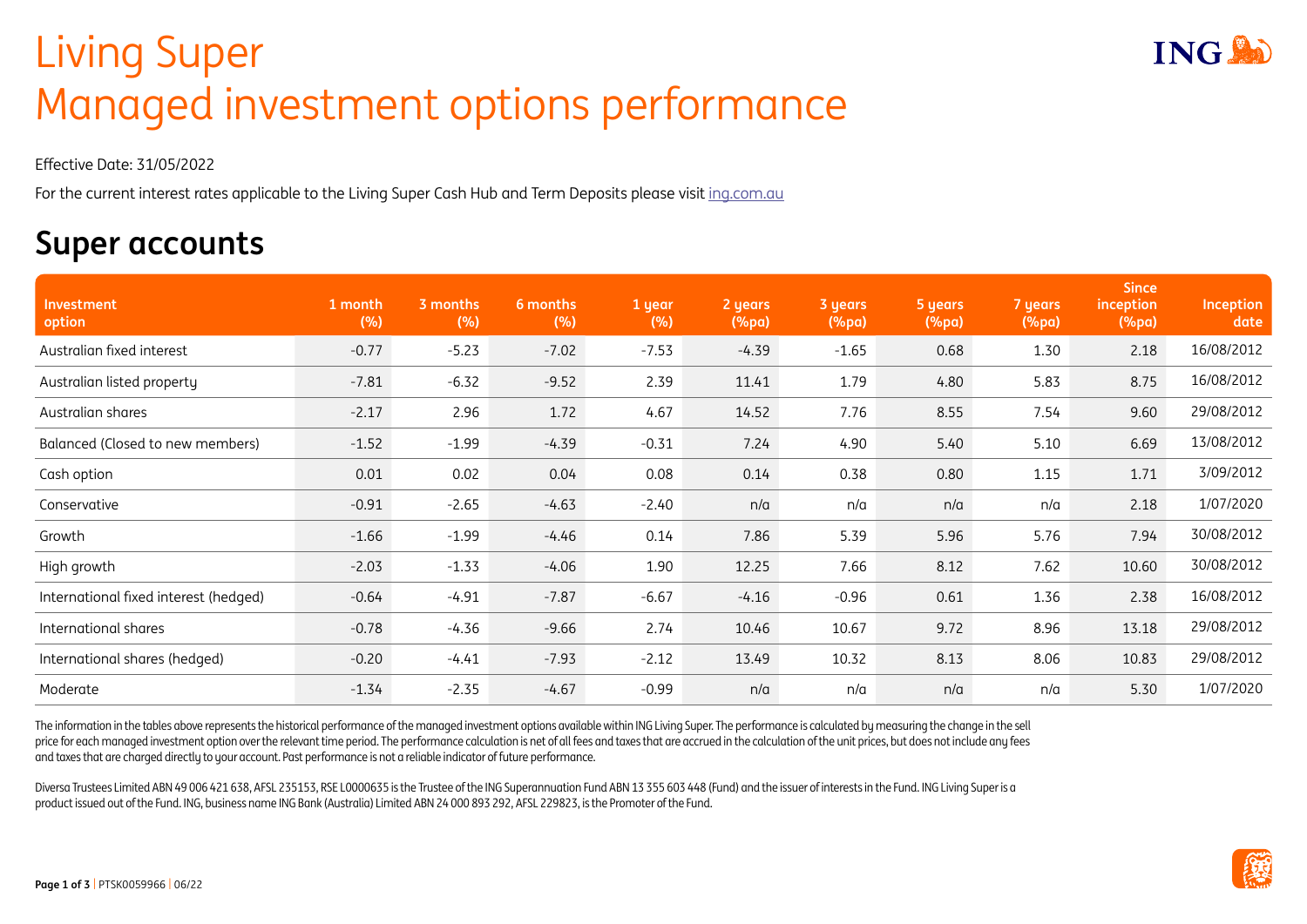

Effective Date: 31/05/2022

For the current interest rates applicable to the Living Super Cash Hub and Term Deposits please visit [ing.com.au](http://ing.com.au)

## **Pension accounts**

| Investment<br>option                  | 1 month<br>(%) | 3 months<br>(%) | 6 months<br>(%) | 1 year<br>(%) | 2 years<br>$(\%pa)$ | 3 years<br>(%pa) | 5 years<br>$(\%pa)$ | 7 years<br>$(\%pa)$ | <b>Since</b><br>inception<br>$(\%pa)$ | Inception<br>date |
|---------------------------------------|----------------|-----------------|-----------------|---------------|---------------------|------------------|---------------------|---------------------|---------------------------------------|-------------------|
| Australian fixed interest             | $-0.90$        | $-6.09$         | $-8.15$         | $-8.76$       | $-5.17$             | $-1.99$          | 0.71                | 1.47                | 2.25                                  | 16/08/2012        |
| Australian listed property            | $-8.63$        | $-7.00$         | $-10.50$        | 3.12          | 12.99               | 1.95             | 5.34                | 6.42                | 9.63                                  | 16/08/2012        |
| Australian shares                     | $-2.34$        | 3.25            | 1.90            | 5.14          | 16.08               | 8.63             | 9.41                | 8.15                | 10.98                                 | 29/08/2012        |
| Balanced (Closed to new members)      | $-1.53$        | $-2.00$         | $-4.59$         | $-0.26$       | 7.89                | 5.31             | 5.89                | 5.53                | 7.26                                  | 13/08/2012        |
| Cash option                           | 0.01           | 0.02            | 0.04            | 0.10          | 0.15                | 0.45             | 0.93                | 1.34                | 1.93                                  | 3/09/2012         |
| Conservative                          | $-1.07$        | $-3.09$         | $-5.35$         | $-2.72$       | n/a                 | n/a              | n/a                 | n/a                 | 2.38                                  | 1/07/2020         |
| Growth                                | $-2.01$        | $-2.33$         | $-5.12$         | 0.13          | 8.60                | 5.88             | 6.54                | 6.27                | 8.71                                  | 30/08/2012        |
| High growth                           | $-2.17$        | $-1.49$         | $-4.51$         | 2.16          | 13.66               | 8.42             | 8.90                | 8.23                | 11.45                                 | 30/08/2012        |
| International fixed interest (hedged) | $-0.75$        | $-5.77$         | $-9.18$         | $-7.80$       | $-4.91$             | $-1.20$          | 0.66                | 1.54                | 2.66                                  | 16/08/2012        |
| International shares                  | $-0.84$        | $-4.71$         | $-10.40$        | 2.65          | 11.00               | 11.37            | 10.50               | 9.65                | 14.02                                 | 29/08/2012        |
| International shares (hedged)         | $-0.22$        | $-4.86$         | $-8.70$         | $-2.40$       | 15.22               | 11.57            | 9.14                | 8.69                | 10.83                                 | 29/08/2012        |
| Moderate                              | $-1.55$        | $-2.66$         | $-5.30$         | $-1.14$       | n/a                 | n/a              | n/a                 | n/a                 | 6.15                                  | 1/07/2020         |

The information in the tables above represents the historical performance of the managed investment options available within ING Living Super. The performance is calculated by measuring the change in the sell price for each managed investment option over the relevant time period. The performance calculation is net of all fees and taxes that are accrued in the calculation of the unit prices, but does not include any fees and taxes that are charged directly to your account. Past performance is not a reliable indicator of future performance.

Diversa Trustees Limited ABN 49 006 421 638, AFSL 235153, RSE L0000635 is the Trustee of the ING Superannuation Fund ABN 13 355 603 448 (Fund) and the issuer of interests in the Fund. ING Living Super is a product issued out of the Fund. ING, business name ING Bank (Australia) Limited ABN 24 000 893 292, AFSL 229823, is the Promoter of the Fund.